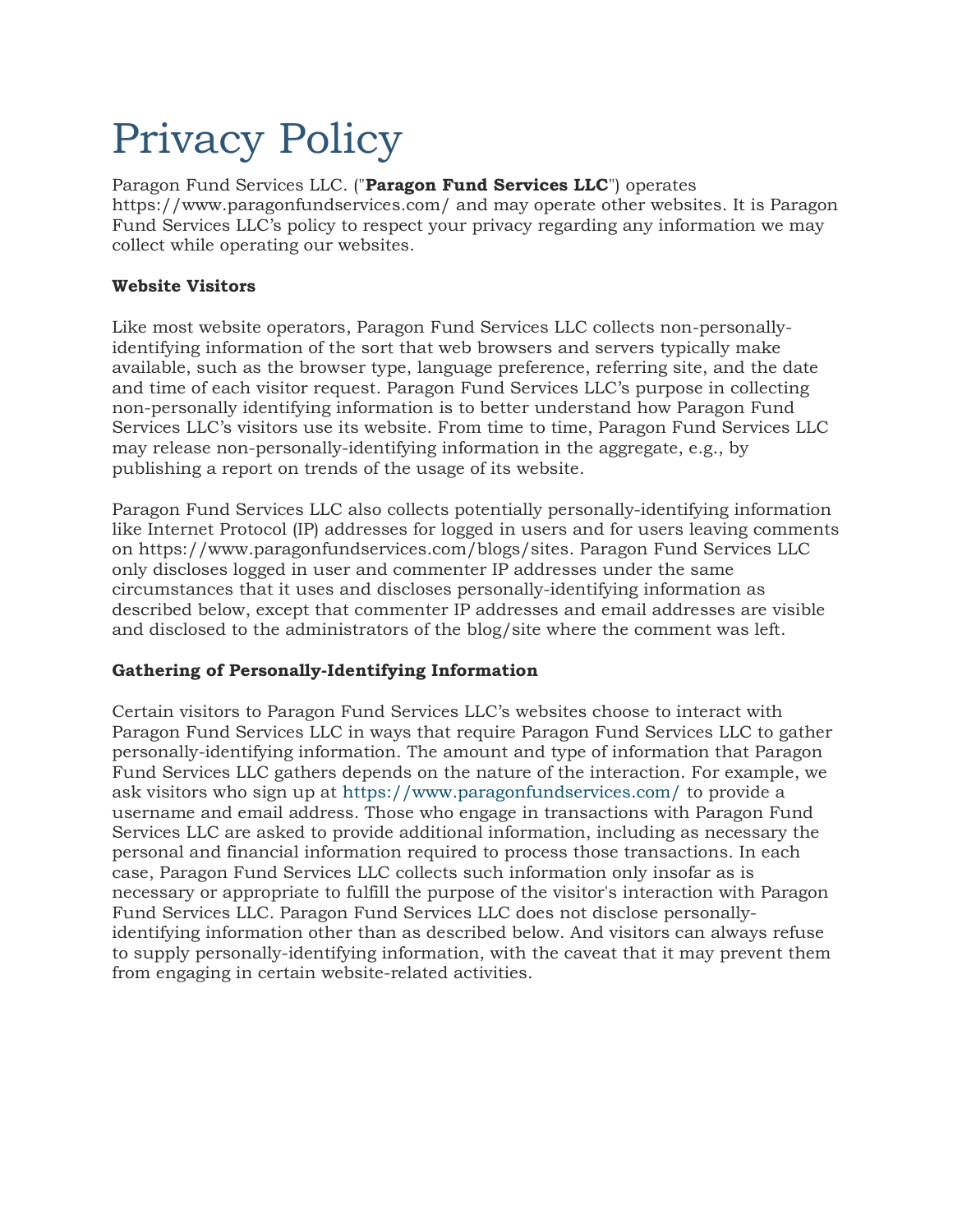#### Contact Us Section:

In this section Paragon Fund Services LLC is collecting information to contact you directly and use this information for that purpose. By populating this section you agree to the fact that Paragon Fund Services LLC and its business partners may contact you directly. It is the user's sole discretion as to what is provided.

## Get a Quote Section:

In this section Paragon Fund Services LLC is collecting information to provide a quote for business services. By populating this section you agree to the fact that Paragon Fund Services LLC and its business partners may contact you directly to provide a quote for business services. It is the user's sole discretion as to what is provided.

## Aggregated Statistics

Paragon Fund Services LLC may collect statistics about the behavior of visitors to its websites. Paragon Fund Services LLC may display this information publicly or provide it to others. However, Paragon Fund Services LLC does not disclose personallyidentifying information other than as described below.

## Protection of Certain Personally-Identifying Information

Paragon Fund Services LLC discloses potentially personally-identifying and personallyidentifying information only to those of its employees, contractors and affiliated organizations that (i) need to know that information in order to process it on Paragon Fund Services LLC's behalf or to provide services available at Paragon Fund Services LLC's websites, and (ii) that have agreed not to disclose it to others. Some of those employees, contractors and affiliated organizations may be located outside of your home country; by using Paragon Fund Services LLC's websites, you consent to the transfer of such information to them. Paragon Fund Services LLC will not rent or sell potentially personally-identifying and personally-identifying information to anyone. Other than to its employees, contractors and affiliated organizations, as described above, Paragon Fund Services LLC discloses potentially personally-identifying and personally-identifying information only in response to a subpoena, court order or other governmental request, or when Paragon Fund Services LLC believes in good faith that disclosure is reasonably necessary to protect the property or rights of Paragon Fund Services LLC, third parties or the public at large. If you are a registered user of an Paragon Fund Services LLC website and have supplied your email address, Paragon Fund Services LLC may occasionally send you an email to tell you about new features, solicit your feedback, or just keep you up to date with what's going on with Paragon Fund Services LLC and our products. If you send us a request (for example via email or via one of our feedback mechanisms), we reserve the right to publish it in order to help us clarify or respond to your request or to help us support other users. Paragon Fund Services LLC takes all measures reasonably necessary to protect against the unauthorized access, use, alteration or destruction of potentially personally-identifying and personally-identifying information.